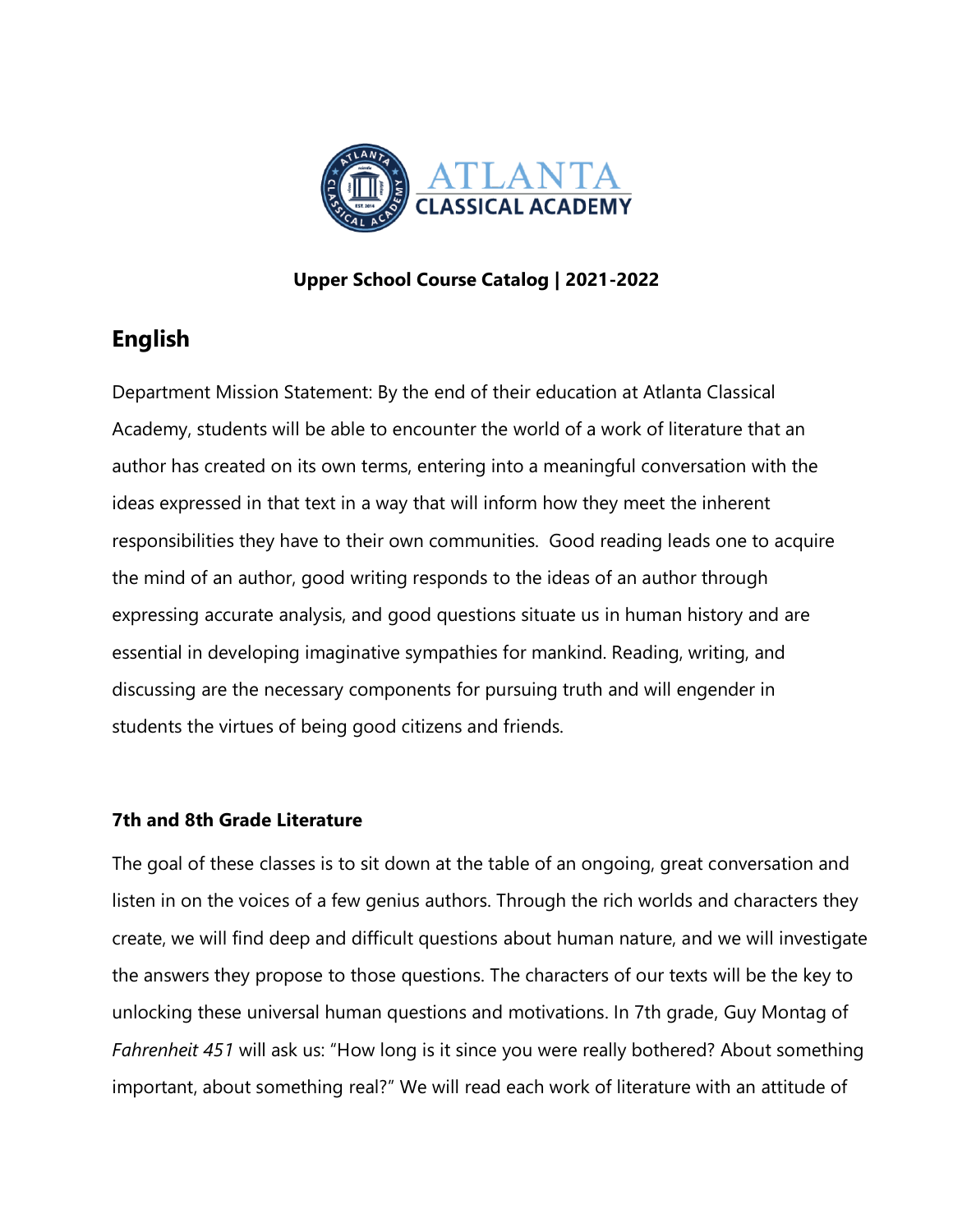openness toward being "bothered" in the deepest sense of the word, because they will have much to show us about what is most fully real. In 8th grade, Atticus Finch of *To Kill a Mockingbird* will remind us that "You never really understand a person until you consider things from his point of view…Until you climb inside of his skin and walk around in it." We will follow Atticus's advice and approach each text with an eye towards knowing our characters deeply and critically exploring what moves them.

Course Texts: 7th Grade: *Fahrenheit 451, Cyrano de Bergerac, Romeo and Juliet, Frankenstein, Call of the Wild.* 8th Grade*: To Kill a Mockingbird, Lord of the Flies, Much Ado About Nothing, The Sea-Wolf, The Hobbit.*

## **Classical Literature (9th)**

In this course, students will study the founding works of great literature. They will read Homer, the world's first great storyteller, Sophocles, a genius of tragedy, Virgil, perhaps the most talented poetic craftsman in history, and Shakespeare, the master of our own language. The goal is to engage with these great minds and participate in the worlds their stories create. Students will discover what makes these authors and their literature great. They will examine the questions they ask about human nature and begin to explore some of the answers they provide. Instead of racing through excerpted versions of these works, this course moves deliberately through complete texts, delving into them in great detail.

**Course Texts**: Homer's *The Iliad,* Sophocles' *Antigone* and *Oedipus Rex*, Virgil's *The Aeneid,* William Shakespeare's *Julius Caesar*

#### **British Literature (10th)**

In the opening lines of *Sir Gawain and the Green Knight,* the Pearl Poet cautions the reader that he enters a world "Where war and marvels / Take turns with peace, / Where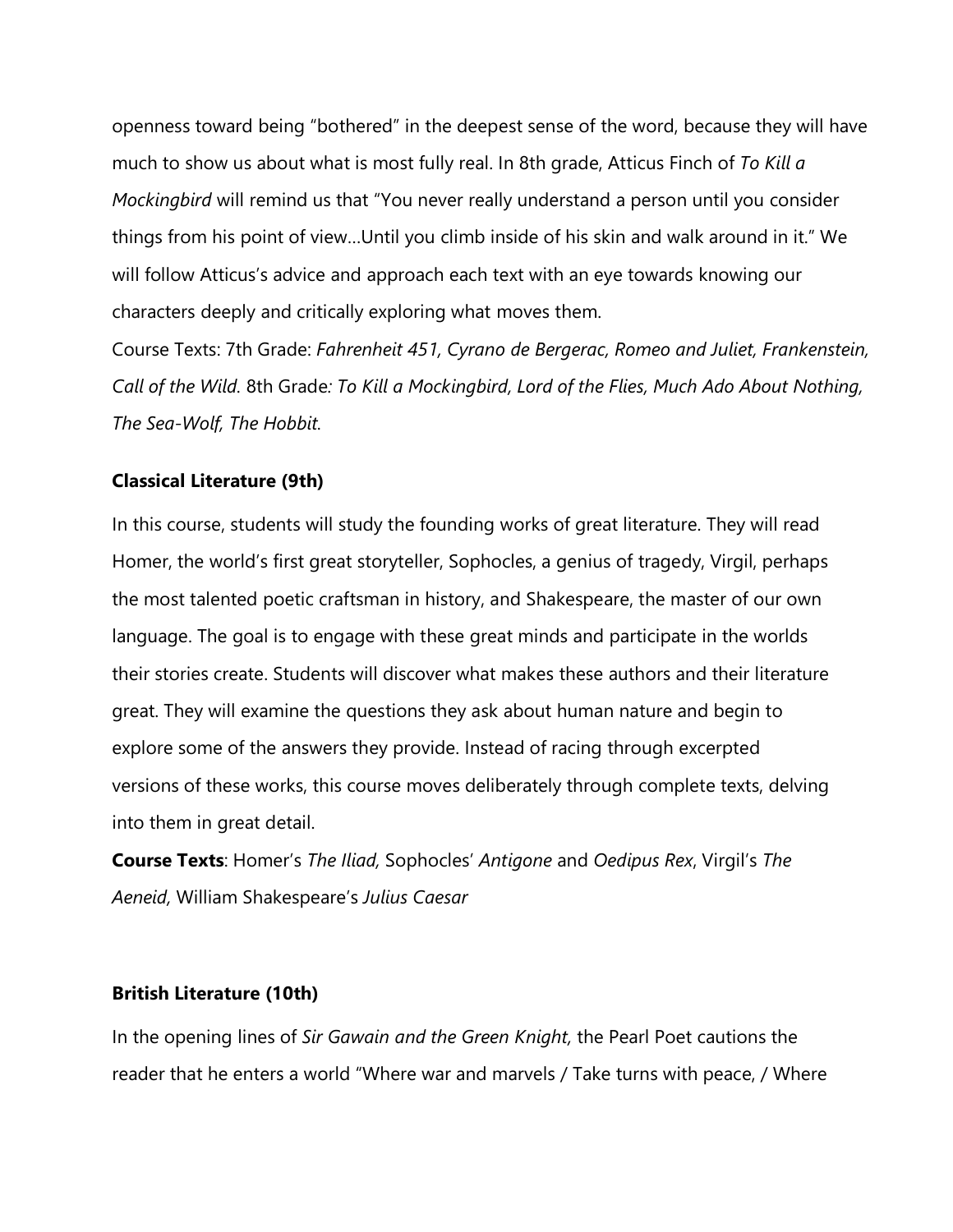sometimes lightning trouble / Has struck, and sometimes soft ease." In this class, students explore the intersection of "wonder and woe," inquiring into the temperamental nature of man's fate. The course follows a standard, chronological survey structure of British Literature. It begins in the 14<sup>th</sup> century with the final days of courtly literature, moves through the cultural overhaul of 17<sup>th</sup> century Britain, encounters the Restoration Era and dawn of the novel, and concludes with the writings of Dickens in the midst of Queen Victoria's reign.

**Course Texts**: *Sir Gawain and the Green Knight,* Chaucer's *The Canterbury Tales,* Milton's *Paradise Lost,* Shakespeare's

*Hamlet*, Austen's *Pride and Prejudice*, Dickens' *A Tale of Two Cities*

#### **American Literature (11th)**

After studying the founding myths of our civilization in Classical Literature and the essential stories of our intellectual inheritance in British Literature, American Literature will afford students the opportunity to place themselves in "this soil, this air." Beginning with Walt Whitman's famous self-celebration, students consider the nature and formation of the American literary self as it emerges during the second half of the 19th century. Hawthorne's genre-bending *The Scarlett Letter* reflects on the early days of the American colonies in order to trace the formation of the American identity from its roots. In poetry and essays, Whitman, Emerson, and Thoreau articulate this project of forging an American literary identity, focusing on the natural world and its role in providing the language and freedom to write American books and live American lives. Next, because a period of exile is often essential to an understanding of self and homeland, students go to sea with Ishmael in *Moby Dick.* Mark Twain extends this theme of "journey away from home" in *The Adventures of Huckleberry Finn*. Students spend the second semester with three of the best writers the South has to offer: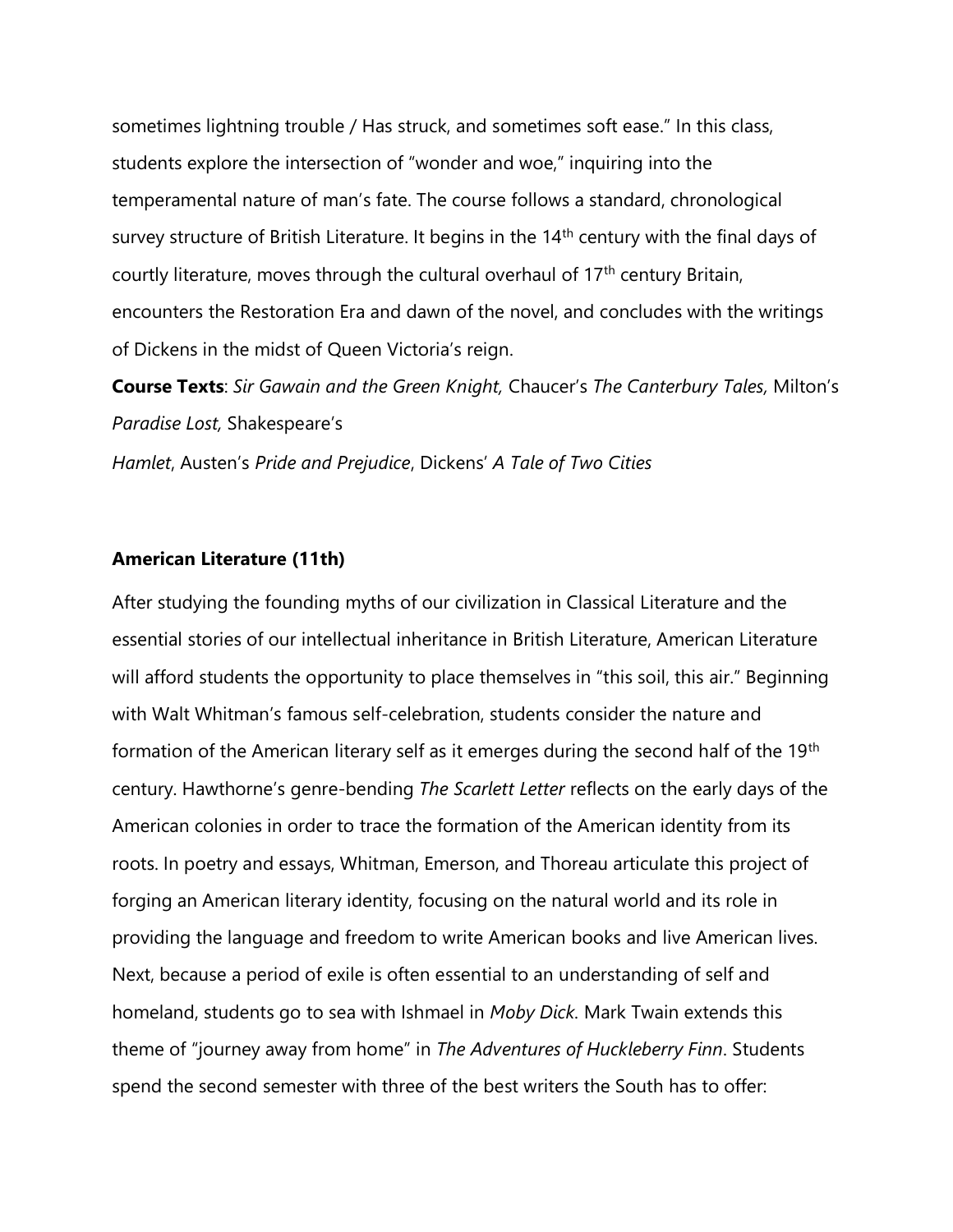William Faulkner, Flannery O'Connor, and Robert Penn Warren. Finally, for a break from the South's gothic tales, students will delve into the poetry of Emily Dickinson and Robert Frost at the close of the course.

**Course Texts:** Nathanial Hawthorne's *The Scarlet Letter,* Herman Melville's *Moby Dick,*  Mark Twain's *The Adventures of Huckleberry Finn,* selected stories by Flannery O'Connor, Robert Penn Warren's *All the King's Men,* selected works by William Faulkner, selected poetry by Emily Dickinson, selected poetry by Robert Frost

### **Modern European Literature (12th)**

Students finish the 11<sup>th</sup> grade year asking questions about human responsibility and the burdens of living in time. The 12<sup>th</sup> grade year expands this inquiry by examining how a free man navigates a world where every individual has already failed to fulfill his inherent responsibilities to his fellow man. The horror of this failure and the very burden of freedom compose this modern dilemma as authors wrestle with what it means to be in the world. The Modern European Literature Course will help students reconcile themselves with the implications of their own existence while providing a notion of redemption as they move towards fully exercising their freedoms in the wider world. In addition, students will spend the better part of second semester drafting and writing their senior theses, a capstone writing experience that pulls together the seminal questions of the Western Tradition. **Course Texts:** Fyodor Dostoevsky's *Notes from Underground* and *Brothers Karamazov,*  Albert Camus' "Myth of Sisyphus" and *The Fall,* selected poetry by T.S. Eliot

## **Composition**

Writing is essential, and the ability to write well is the bedrock of academic success. Students write all the time, in their texts, emails, and journals, but writing in an academic setting carries its own rules. This course explores and explains how academic writing is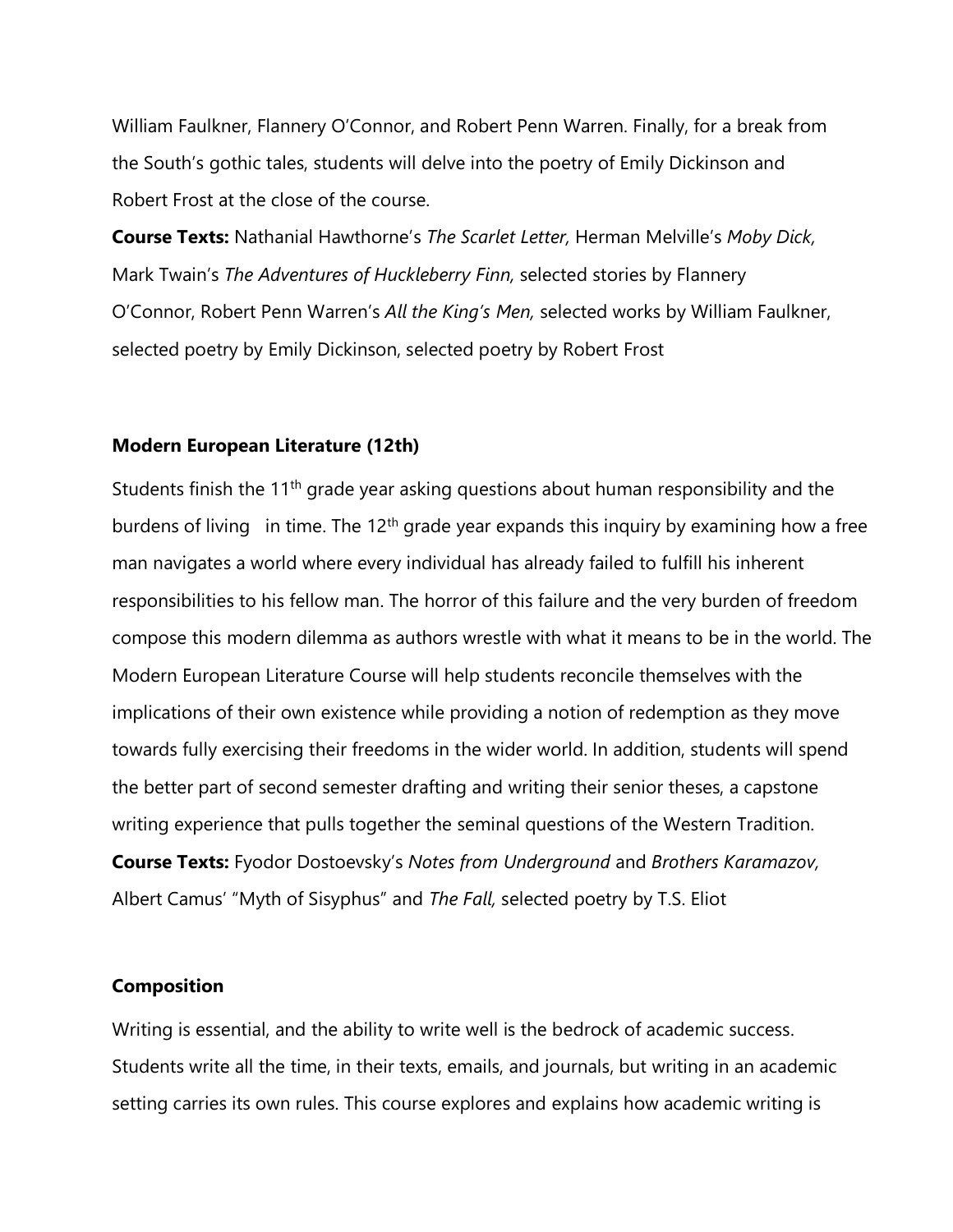created. By incorporating model sentences, exemplary texts, imitative writing, and selfediting strategies, students gain knowledge and practice of the methods and skills necessary to create dynamic, logical academic prose. Students work through several modes of discourse including summary writing, narrative writing, definition essays, and memoirs, and work in tandem with their literature class on a major essay.

# **History**

Department Mission Statement: Through the study of history at Atlanta Classical Academy, students will gain a knowledge of the major events, historical actors, ideas, and traditions which have shaped Western Civilization; the ultimate goal being a recognition of themselves as inheritors of this tradition and, as a result, uniquely burdened with the task of its preservation.

#### **Seventh Grade History**

In seventh-grade, students will learn about the late 19th Century and early 20th century world. They read primary sources on Victorian England, German Unification, the Second French Empire, Anarchy and Socialism, World War I, the Roaring 20s in the US, and the Great Depression. The course puts a focus on industrialization, the rise of new ideologies in the late 19th Century, and the course of events that follow. The course also looks at the important historical characters of the time period as well.

#### **Eighth Grade History**

Eighth-grade students pick up the story where they left off in seventh-grade. They read primary sources on the Great Depression, the New Deal, Fascism, Communism, the Second World War, the Cold War, the Civil Rights Movement, and Reagan years. The course puts a focus on ideology in the 20th Century, the Second World War, the Cold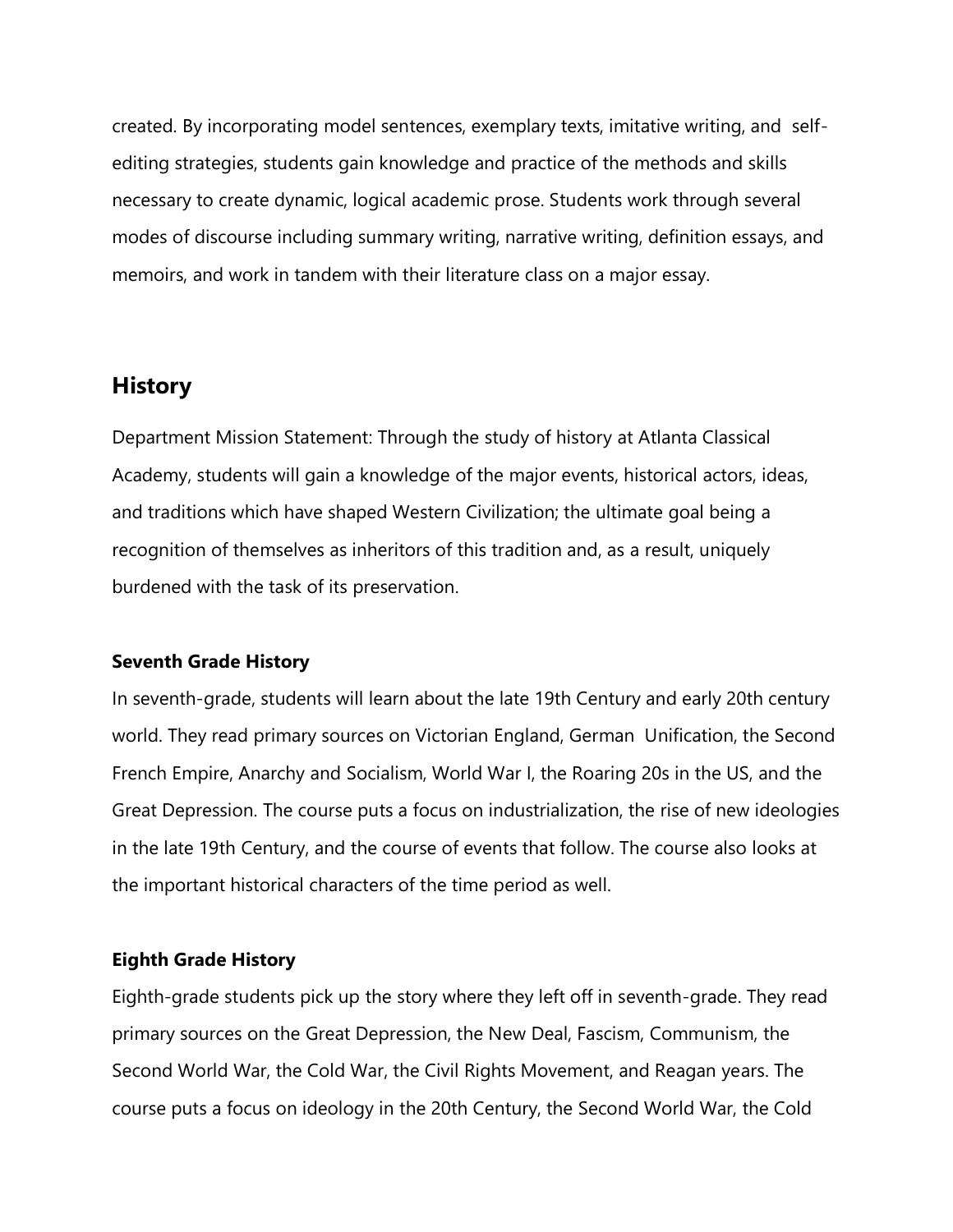War, change in the US, and the cause and effects of events. The course also looks at the important historical characters of the time period and their contributions to the events that took place.

## **Western Civilization I**

Western Civilization I is the first of two sections of the high school European History curriculum. The purpose of this course is to provide students with an understanding of the origin and nature of Western Civilization. Although Western Civilization I principally covers the ancient Greeks in the Fall Semester and the ancient Romans in the Spring Semester, the curriculum also explores other contributors to our civilization, such as the Paleolithic and Neolithic societies and the ancient Celts and Germans. At the end of the year, students will be able to speak about the ancient world and its importance as our cultural progenitor.

#### **Western Civilization II**

Western Civilization II is a continuation of Western Civilization I. In Western Civilization II, the curriculum focuses on the ways the legacy of the ancient world was both transmitted and reshaped over the course of almost 2,000 years. In the Fall semester, the curriculum primarily explores Late Antiquity and the Early Middle Ages. In the Spring Semester, the focus shifts to the Later Middle Ages, Renaissance, and Enlightenment. Ultimately, students are expected to be informed about the intellectual, cultural and philosophical precepts upon which the Founding Fathers relied when setting forth on our American experiment.

#### **History of the United States - 1600 to Present**

This course offers a survey of the major themes and events in American history from colonial times through to the present day. The course delves deeply into the origins and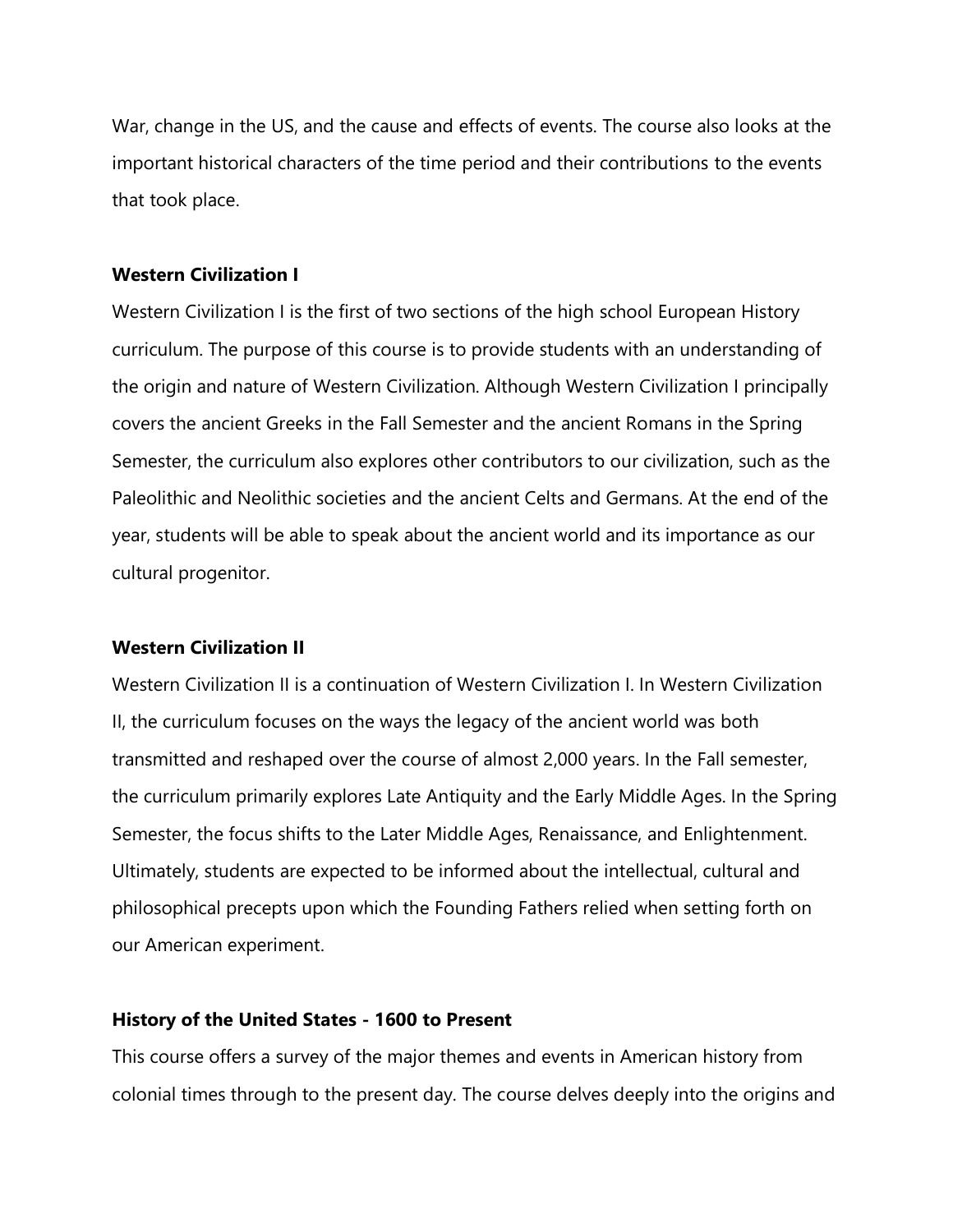nature of American governmental institutions, and the traditions, habits, and presumptions which brought those institutions into being. As the class moves forward, there is a focus on the development of legal/governmental institutions, the development of political theories, conflicts over slavery which led ultimately to the Civil War, and the constitutional disputes and changes that conflict brought about. Special attention will be given to economic development, and the social and political stresses which urban growth and industrial expansion placed upon American institutions of government. Finally, the class will end with the 20th Century and beyond. Domestically, particular focus will be placed upon changing social patterns, including race relations and the Civil Rights movement, the post-1950s 'counter-culture' and radical 'New Left', and the origins of cultural and moral pluralism. The relationship of these social trends to shifting political philosophy, such as progressive centralization of power in the federal government and administrative agencies will be addressed. In foreign policy, special attention will be given to the World Wars and Cold War, events that led the United States into a new position of global leadership, and, eventually, military hegemony. Class time will be devoted as much as possible to active discussion of primary documents.

#### **Modern European History - 1789 to Present**

This readings-based, two-semester course surveys the major themes and events of European history since the late eighteenth century. Assigned texts will be primary sources from the eras under discussion, such as memoirs, speeches, essays, and the like. Successive modules will address the French Revolution; liberalism and the rise of the nation-state; imperialism and great power politics; the First World War; Communism, fascism, and democracy in the interwar decades; the Second World War; the Cold War; the European Union. Class sessions will consist of concise lectures, group discussions on primary sources, and occasional reading days.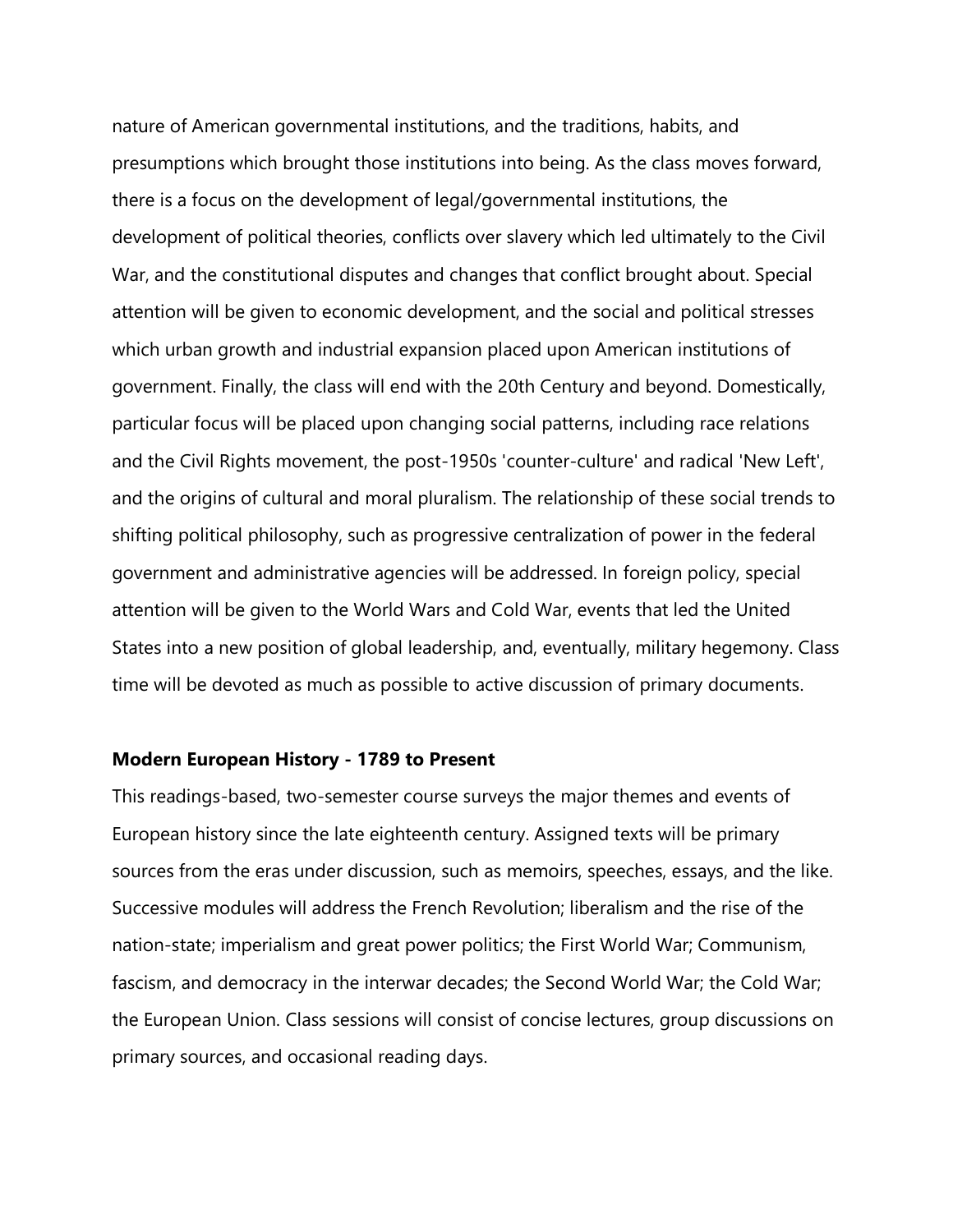#### **American Government**

The objective of this course is to prepare students for the rigors of citizenship by providing them with a basic knowledge of their government. Throughout this course, students should acquire a strong understanding of America's founding principles and the relationship of those principles to our safety, liberty, and happiness. They should come to know the American frame of government and how it is intended to operate under the U.S. Constitution. Students will also study challenges to our founding principles and the U.S. Constitution throughout our history, and aspects of American government as it functions today.

#### **Economics**

This course is a one semester introduction to the basic tools of micro- and macroeconomic analysis. Students will learn to identify, analyze, and evaluate the causes and consequences of individual economic decisions and public policy, including issues raised by the constraints imposed by scarcity, how economies and markets work, and the benefits and costs of economic interaction and interdependence. This course, more than anything, aims to introduce students to a new lens in which to view the world and individual human action. Students will analyze, reason, problem solve, and be able to make decisions specific to various roles, including that of consumer, producer, saver, investor, and responsible citizen—roles they will all take on throughout their lives.

#### **Political Philosophy**

Political philosophy is the attempt to obtain political knowledge based on an accurate understanding of human nature and human history. With political knowledge, political philosophers can understand how men act in society and thus create forms of government that will affect the people's safety and happiness. The Founding Fathers of the United States were political philosophers. Our objective is to read some important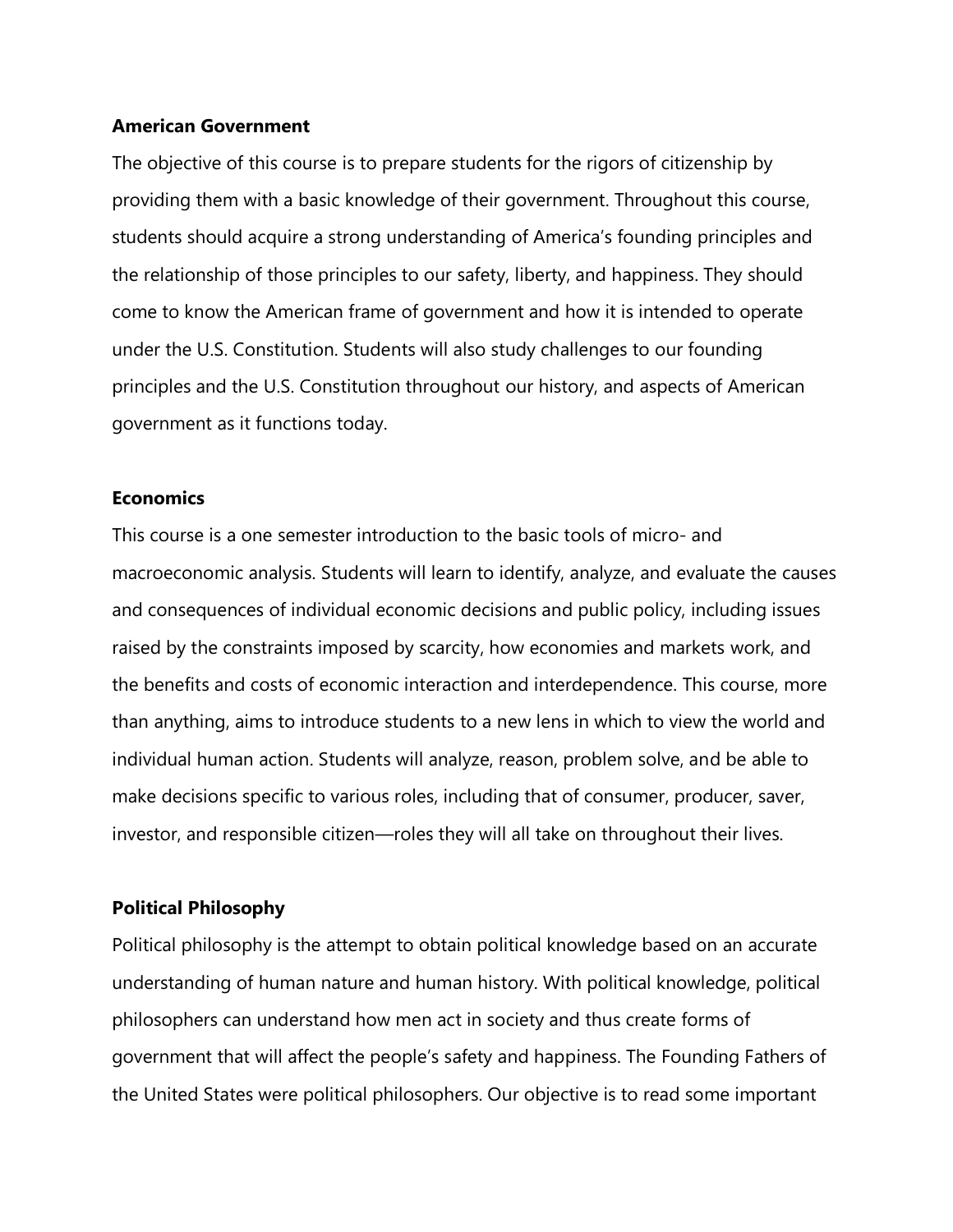texts the Founders used as references and by reading the Founders themselves in defense of the Constitution—in order to understand the Constitution of the 5 United States of America. As political philosophers ourselves, we will not only gain knowledge of our nation but also become better citizens and defenders of that Constitution.

#### **Moral Philosophy**

Moral philosophy, or ethics, is the formal study of right action. From infancy, we are told what is "right" and what is "wrong." What is the basis of such judgments? Do our duties to ourselves and to others derive from divine commands, social contracts, or principles of human nature? Do standards of right and wrong fluctuate according to time and place, or are there certain transcendent norms to which all human beings must adhere? To answer these questions and others, we study the moral tradition of the West. This is an exceedingly rich tradition, and this course examines many philosophers, statesmen, and storytellers. The overarching aim is to understand what constitutes the good and the virtues employed to achieve and to defend the good. **Course Texts:** Aldous Huxley's *A Brave New World,* C.S. Lewis' *The Abolition of Man,*  selections from various sources

# **Foreign Languages**

## **Mission Statement**

Arguably the faculty of language most clearly distinguishes human beings from animals. Although we use language all day and every day, rarely do we reflect on the sheer wonder of our ability to articulate sounds that communicate ideas to those around us. The study of how another speech community's use of language differs from one's own enhances not only one's understanding of the target language, but also of one's own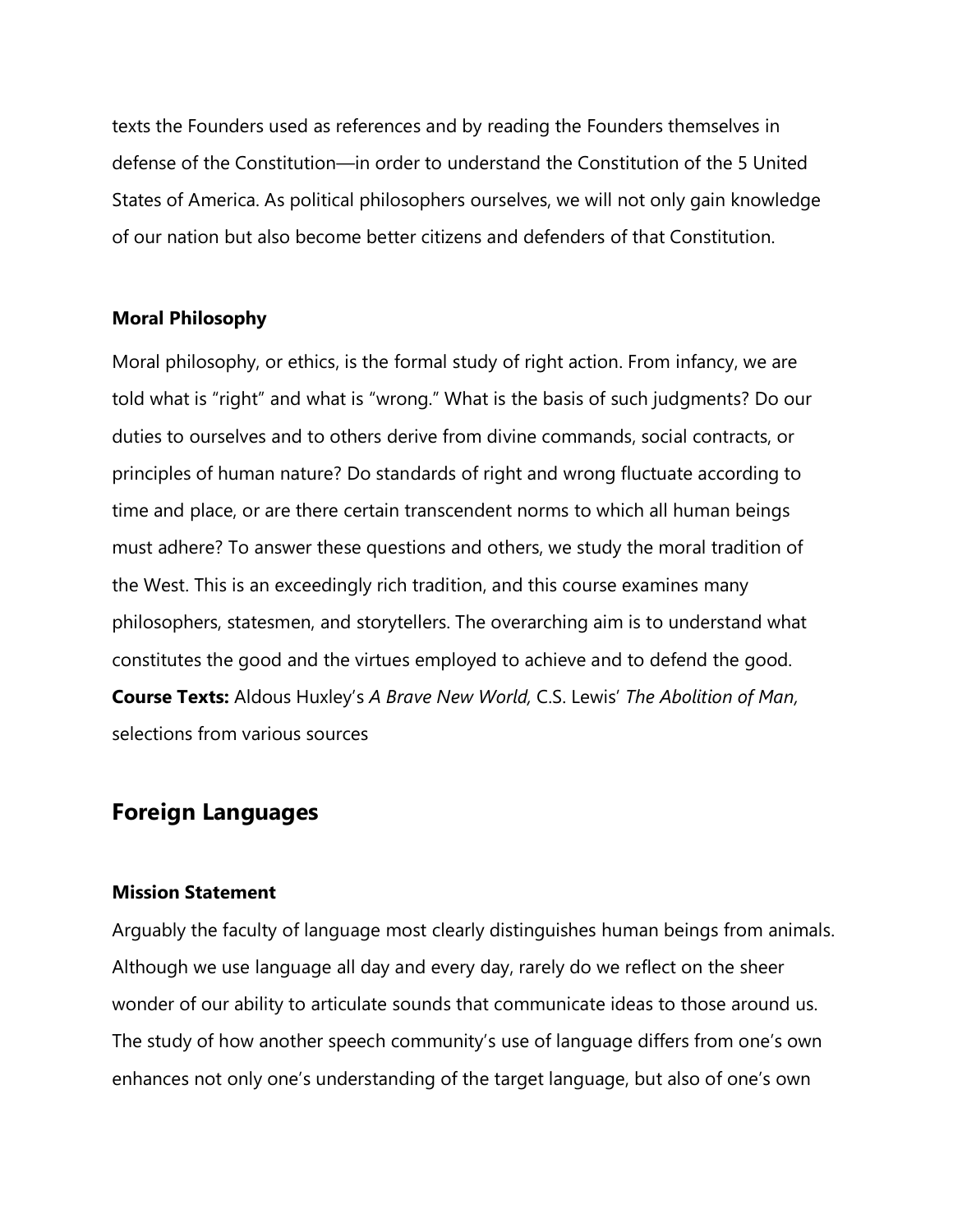language, mastery of oral and written communication in which is critical to one's intellectual development.

The role of English as the *lingua franca* of the contemporary world puts native English speakers in an awkward position in terms of language study: everyone else in the world can study English to great benefit, but what language should English speakers study? Apart from the truism that the study of any foreign language contains inherent intellectual benefits and value, ACA offers the two languages that are of most importance to Americans: Latin and Spanish. The importance of the latter language is derived from the presence of a large community of Spanish speakers within the US. The significance of Latin comes from the fact that, although English has been enriched by borrowings from a multiplicity of languages, Latin has been uniquely influential on the development of English as we know it today, especially when one combines with the direct influence of Latin the indirect influence of Latin through French, a daughter Romance language.

The study of a language, of course, is not complete without paying appropriate attention to the culture of the speakers of that language. Cultural topics, accordingly, are an essential element of the curriculum.

Foreign language instruction begins at ACA with Spanish in 1st grade and continues through 4th grade. In 6th grade all students begin Latin and continue with it through 8th grade. At the beginning of 9th grade freshmen must decide whether to continue with Latin or begin Spanish. In high school there is a three year language requirement. A foreign language becomes an elective in 12th grade.

**Latin I**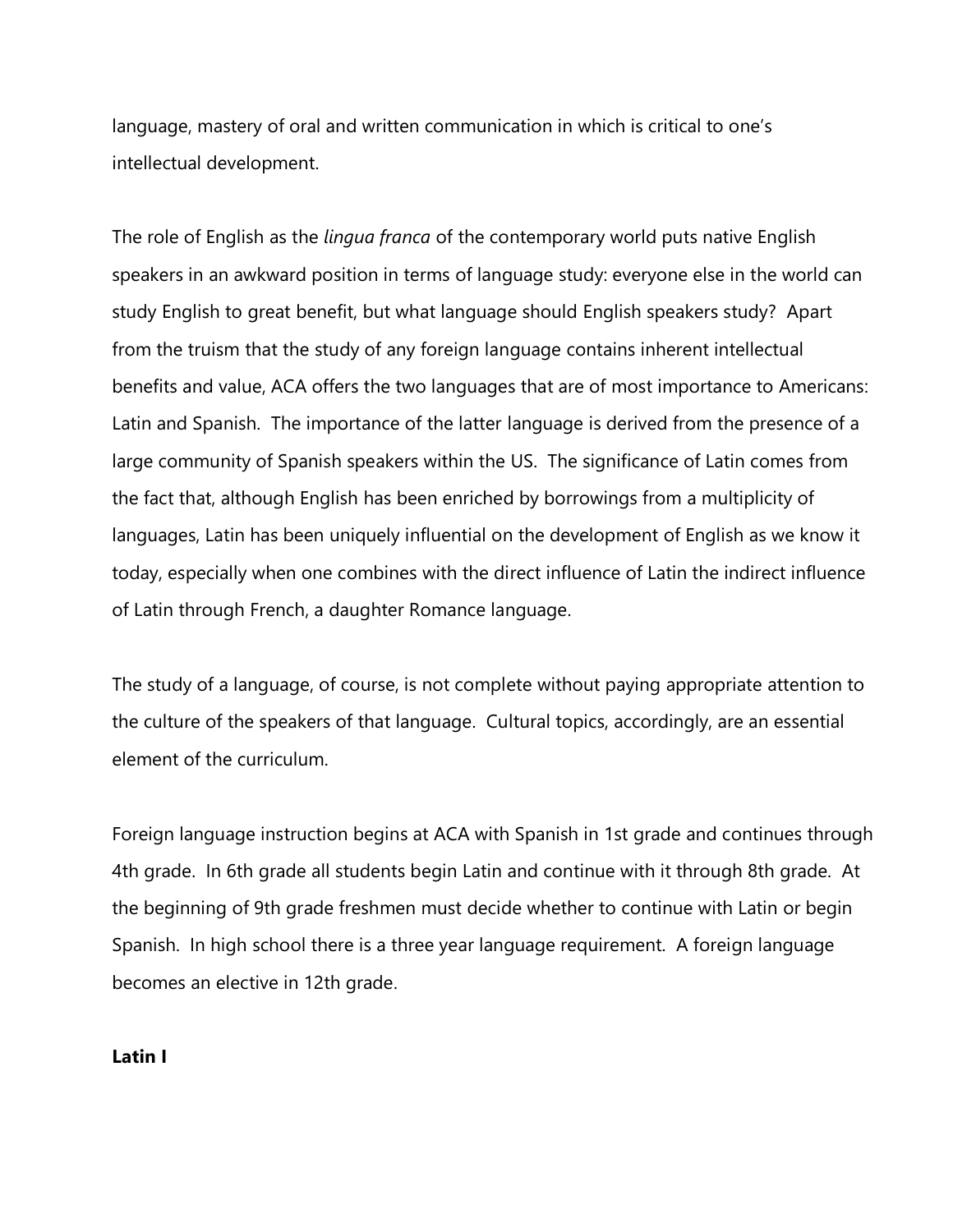Latin I is a two-year sequence, beginning in 6th grade and continuing into 7th. The textbook uses a reading-based approach to expose students both to a great deal of vocabulary and to progressively more complicated grammar. Ideally students will cover chapters 1-14 in 6th grade. These chapters introduce all noun cases and declensions, but only the present tense. 7th grade will begin with review of chapters 8-14, then continue on until chapter 20, covering such topics as the passive voice, imperfect and future tenses, and 1st and 2nd person verb forms.

Textbook: *Lingua Latina Per Se Illustrata* by Hans Orberg

#### **Latin II**

Latin II is regularly taken in 8th grade and begins with review of chapters 17-20 of the textbook. The remainder of the first semester is occupied with chapters 21-24. At the beginning of the second semester the students switch to a different textbook, *Wheelock's Latin*, in order to focus more on complicated grammatical topics, such as participles, infinitives, and indirect statements. Textbook: *Lingua Latina Per Se Illustrata*

*Wheelock's Latin*, 7th Edition

# **Latin III**

Latin III is regularly taken in 8th grade and covers the final third of the *Wheelock* textbook (chapters 28-40). These chapters mostly cover the formation and various uses of the subjunctive mood, but also include such topics as conditions and gerunds. Textbook: *Wheelock's Latin*, 7th Edition

#### **Latin IV**

Latin IV is regularly taken in 10th grade. After finishing any remaining chapters in the *Wheelock* textbook, students then return to the *Lingua Latina* textbook of Latin I and II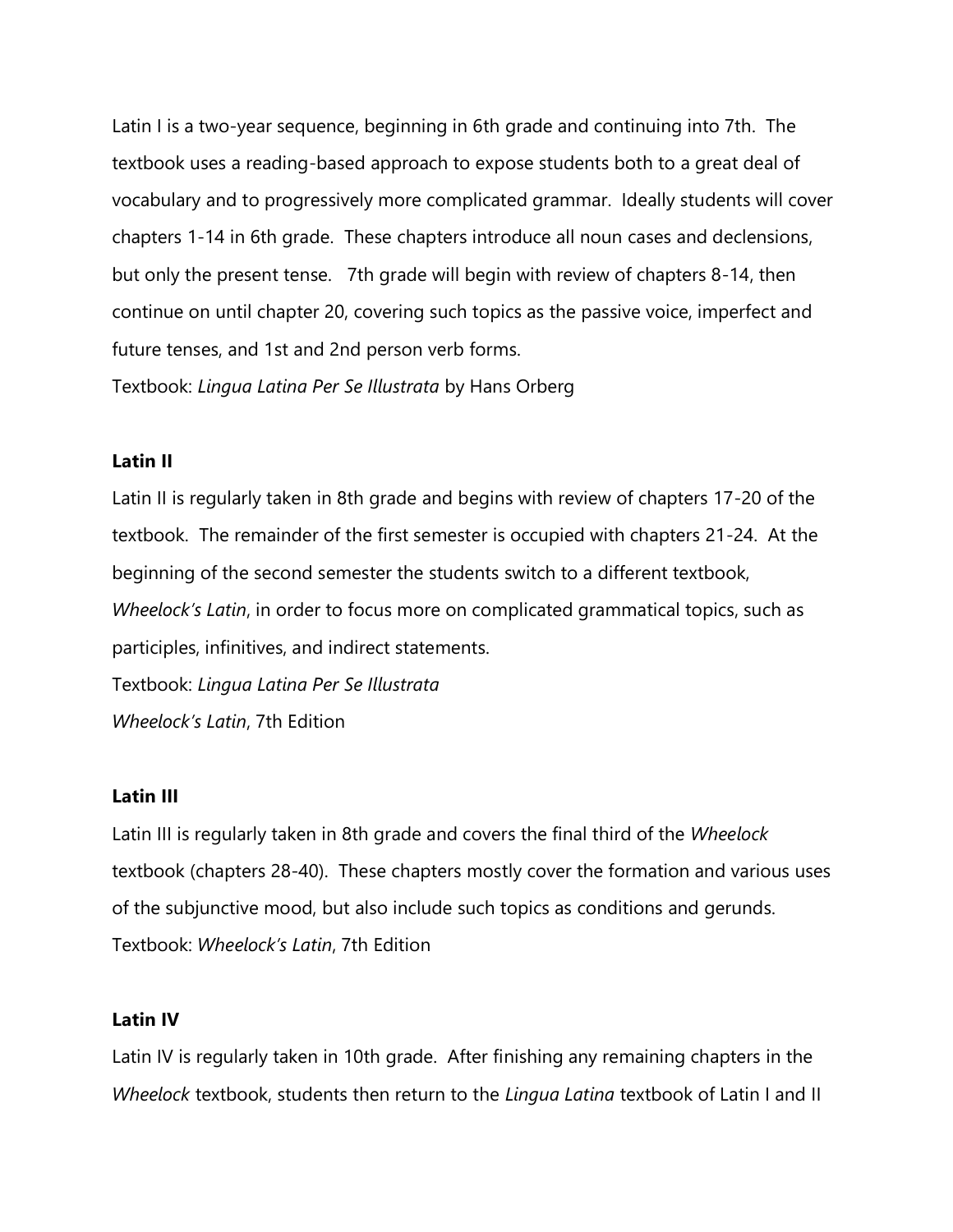in order to complete chapters 25-35. The textbook by this stage serves as an intermediate reader, as the students will already have covered all the major grammatical topics of Latin. Textbook: *Wheelock's Latin*, 7th Edition

*Lingua Latina Per Se Illustrata* by Hans Orberg

# **Latin V**

Latin V is typically for 11th graders or very advanced sophomores. The overarching goal of this course is to increase the pace at which students can translate a high volume of Latin writing. To this end, more readily comprehensible compositions are initially utilized to help the students develop good techniques of translation. These are then applied toward more difficult un-adapted passages from the classics of Latin literature. Students begin the AP curriculum in the second semester with Caesar's account of his conquest of Gaul.

Textbook: *Caesar: Selections from his de Bello Gallico,* Hans-Friedrich Mueller

# **AP Latin (Latin VI)**

The seniors (or advanced juniors) in AP curriculum first complete the translation of the passages of Caesar's *De bello Gallico* on the AP curriculum, and then begin the AP curriculum for Virgil's *Aeneid*, which includes passages from books I, II, IV, and VI. Textbook: *Virgil's Aeneid*, Clyde Pharr *Caesar: Selections from his de Bello Gallico,* Hans-Friedrich Mueller

# **Latin VII**

Seniors who do not wish to take AP Latin may instead opt for Latin VII, the curriculum for which changes according to the preferences of the instructor and students. Textbook: rotating curriculum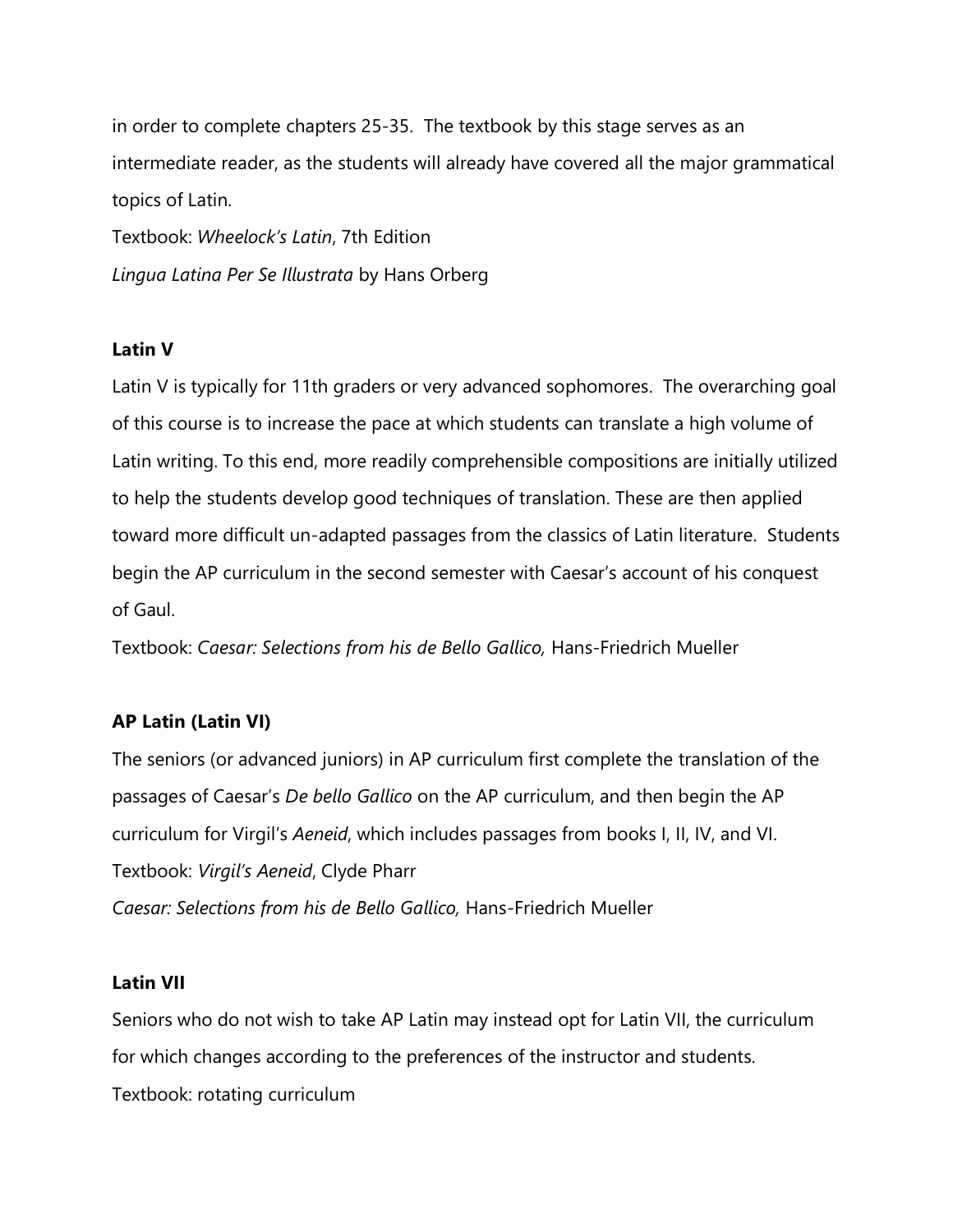#### **Spanish I**

This course immerses students in the Spanish language by implementing different activities that help with language development. Students work on developing the four language skills (listening, speaking, reading, and writing), as well as the vocabulary and basic grammar necessary to establish a basic working knowledge of the language. Students will learn introductions, seasons, days of the week, months of the year, numbers, prepositions, adjectives, comparatives, superlatives, regular/irregular verbs, among others. Additionally, students will learn the simple present tense and basic grammatical structures which will help them communicate efficiently in basic conversational Spanish.

**Course Texts:** *Spanish: Middle/High School* by Cynthia Downs

#### **Spanish II**

In this course, students will work to further develop the four Spanish language skills (listening, speaking, reading, and writing), as well as vocabulary and advanced grammar necessary for them to acquire a working knowledge of the language. Students will build upon previous topics taught in Spanish I (numbers, colors, animals, adjectives, comparatives, superlatives, regular/irregular verbs, present tense). Additionally, we will continue studying verb tenses, more advanced grammatical structures, and new vocabulary that will help students communicate efficiently and advance their understanding of the Spanish language.

**Course Texts:** Christopher Kendris*' Spanish Now! Level 2,* Virginia Hildebrandt's *Las Lagrimas de Xochitl*, Craig Klein Dexemple's *Peter va Colombia*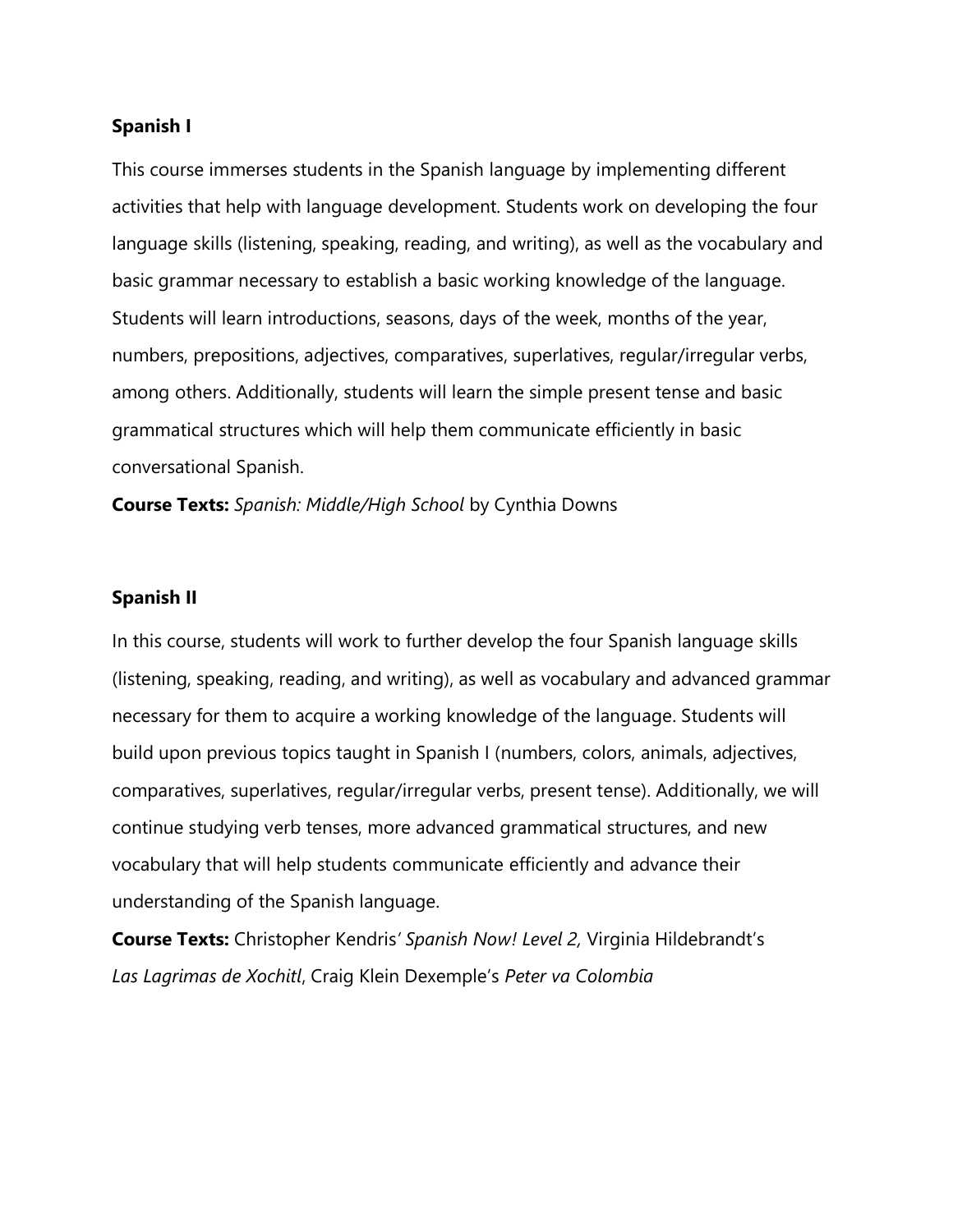# **Mathematics**

#### Department Mission Statement:

Like all true liberal arts, an education in mathematics aims for the cultivation of intellectual and moral virtue. This aim does not negate or ignore the very practical applications of math, but it does reach for a higher and more humane goal. As we learn about the rules, patterns, and theorems of math classes, our hearts and minds become attuned to the rules and patterns in our world. We begin to recognize that we live not in *chaos*, but in a *cosmos* (an ordered universe) filled with patterns. Ordered thoughts and ordered affections lead to happiness. As humans, we also love patterns because they are beautiful to behold. They contain an element of mystery and cause us to wonder 'why is this pattern here?' and 'what other patterns may be hiding just beneath the surface?' Such questions require a curious mind and a patient diligence to ask and to answer. Therefore, we find that Order, Beauty, and Wonder are the principal ends of a mathematics education.

#### **Algebra I**

In Algebra 1, students are invited to observe the wonder of mathematics as they learn to apply their concrete mathematical knowledge to formulate abstract algebraic generalizations. Classical tools such as the five common topics of discovery and Socratic discussions will be employed to provide students with a more comprehensive understanding of mathematics. The beauty of algebra is revealed as students begin to understand it as a language that describes so many aspects of the world around us. The Algebra 1 textbook is rich with problem-solving challenges and strategies that encourage critical thinking skills. Engaging lessons will explore solving equations and inequalities, simplifying expressions, linear, exponential, and quadratic functions, exponents, polynomials, factoring, radicals, data analysis, and probability.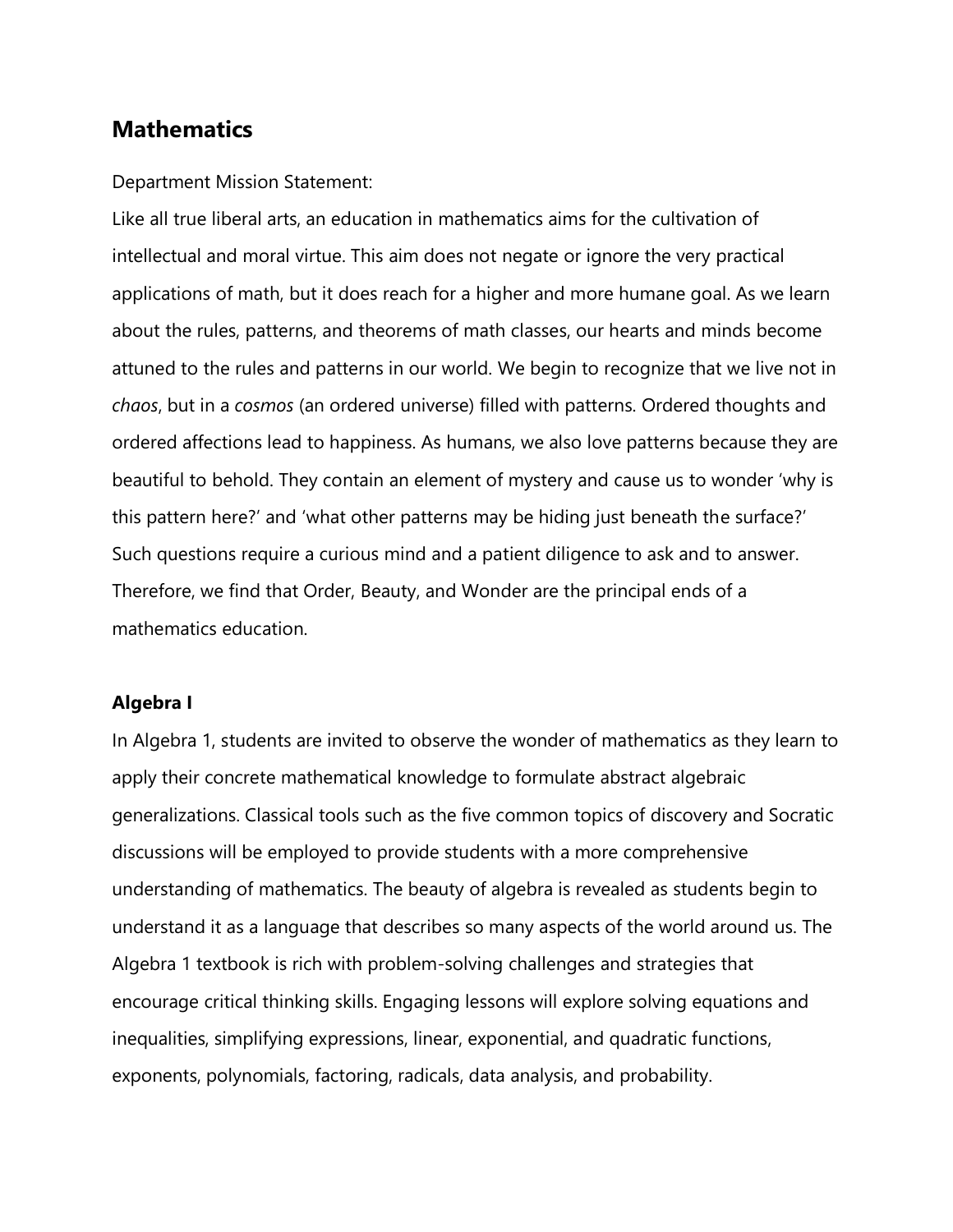#### **Geometry**

Geometry at ACA remains consistent to its classical approach in the search for reason, beauty, and knowledge for its own sake. Euclidean geometry carefully defines the relationship of points, lines, planes, and space, which allows students to utilize deductive reasoning to present a clear argument. Plato claimed that "Geometry draws the soul towards Truth" and this class reflects that resilient desire for learning what is true and what only appears to be. Topics covered include perpendicular/parallel lines, similar figures, triangles, and coordinate geometry.

## **Algebra II**

Algebra II is a year-long course that is designed to provide students opportunities to build understanding of important, new mathematical concepts and develop fluency with key skills. Algebra II builds on Algebra I concepts by reviewing previously learned concepts and expanding depth of knowledge by presenting new ideas and more complex problems. Student's build upon the foundation laid in the study of Algebra I and Geometry, continuing to explore linear, quadratic, polynomial, rational and radical functions, while introducing trigonometric, exponential, and logarithmic functions. Conic sections, probability, statistics, and matrices will also be examined, and some discussion of the history of algebra and mathematics in general will be included. Classical tools such as the five common topics of discovery and Socratic discussions will be employed to provide students with a more comprehensive understanding of mathematics.

#### **Advanced Mathematical Decision Making (AMDM)**

The Advanced Mathematical Decision Making (AMDM) course will give students further experiences with statistical information and summaries, methods of designing and conducting statistical studies, an opportunity to analyze various voting processes,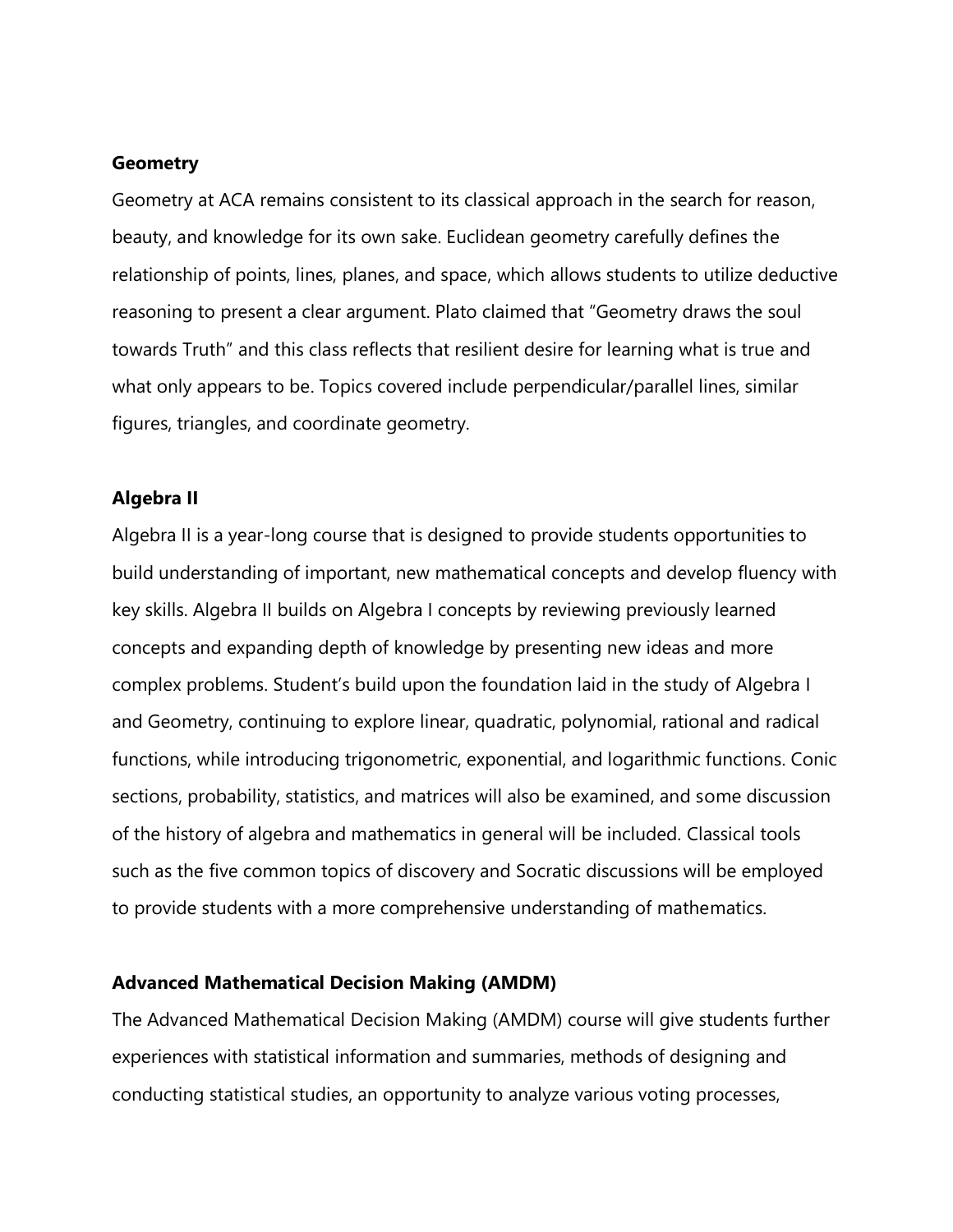modeling of data, fundamental financial decisions, and use network models for making informed decisions. Instruction and assessment should include the appropriate use of manipulatives and technology. Students will extend their understanding and use of ratios, proportions to solve problems involving decision-making. Vectors and matrices are employed for solving problems. Students will explore representations of data and models of data as tools in decision-making.

#### **Statistical Reasoning**

Statistical Reasoning provides experiences in statistics beyond the GSE sequence of courses, offering students opportunities to strengthen their understanding of the statistical method of inquiry and statistical simulations. Students will formulate statistical questions to be answered using data, will design and implement a plan to collect the appropriate data, will select appropriate graphical and numerical methods for data analysis, and will interpret their results to make connections with the initial question. The Standards for Mathematical Practice through a Statistical Lens will provide the foundation for instruction and assessment. Topics should be introduced and assessed using simulations and appropriate supporting technology.

# **Precalculus**

Precalculus is designed to finalize the study of concepts introduced in previous classes. As the final step before the collegiate level, precalculus acts as the bridge between elementary and higher mathematics and, as such, contains a healthy dose of both familiar and new concepts. Many algebraic, geometric, and logical reasoning skills acquired in previous classes will be strengthened and refined this year. In addition, this class will contain an emphasis on the study and applications of trigonometry. Additional topics are also covered, including alternate graphing methods, vectors, matrices, discrete mathematics, and limits.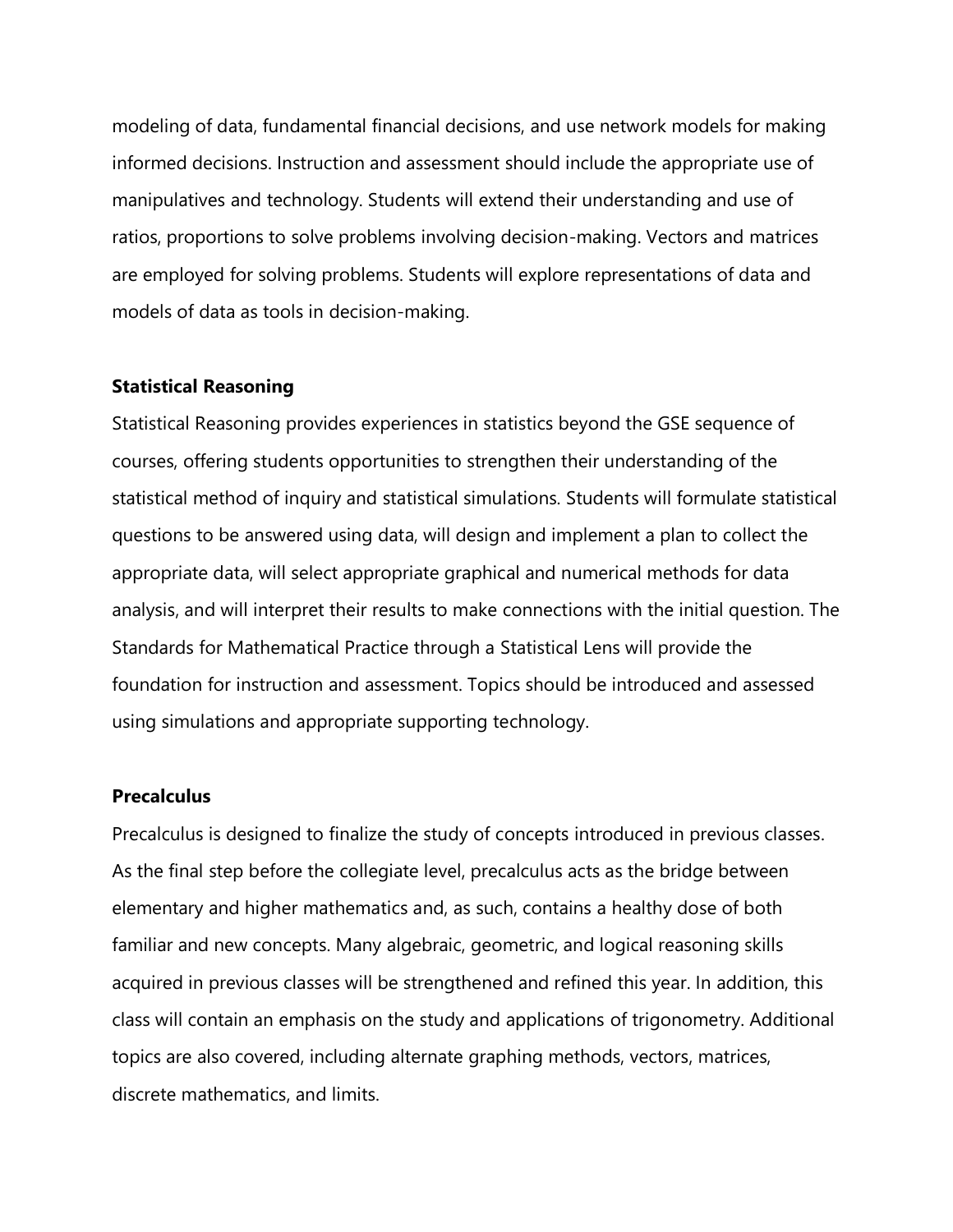# **Calculus I**

Calculus I introduces the concepts of calculus in both theory and application. This course emphasizes an intuitive approach to calculus, where students analyze the concepts geometrically, numerically, analytically, and verbally. The calculus is split into two branches—differential and integral calculus. In differential calculus, students learn the rules of derivatives and some of their applications: including the analysis of curves, modeling and optimization, and the relationship between position, velocity, and acceleration. In integral calculus, students study the Fundamental Theorem of Calculus and rules of basic integration, along with methods to find areas under curves and volumes of irregular figures. Both of these branches take an in-depth study of how we wrestle with infinity, limits, and the comparison of the One to the Many.

#### **AP Calculus BC**

Students will be introduced to the fundamental principles of differential and integral calculus. Topics covered include detailed study of limits, continuity, derivatives and integrals of algebraic and transcendental functions of one variable with applications to curve- tracing, maxima-minima related rate problems. Upon completion, students should be able to select and use appropriate models and techniques for finding solutions to derivative and antiderivative-related problems with and without technology. Students will have the opportunity to take the AP exam at the end of the course, if they choose, with the possibility of qualifying to meet college-level credit requirements depending on the policies of the college in which the student enrolls.

# **Science**

#### **Department Mission Statement**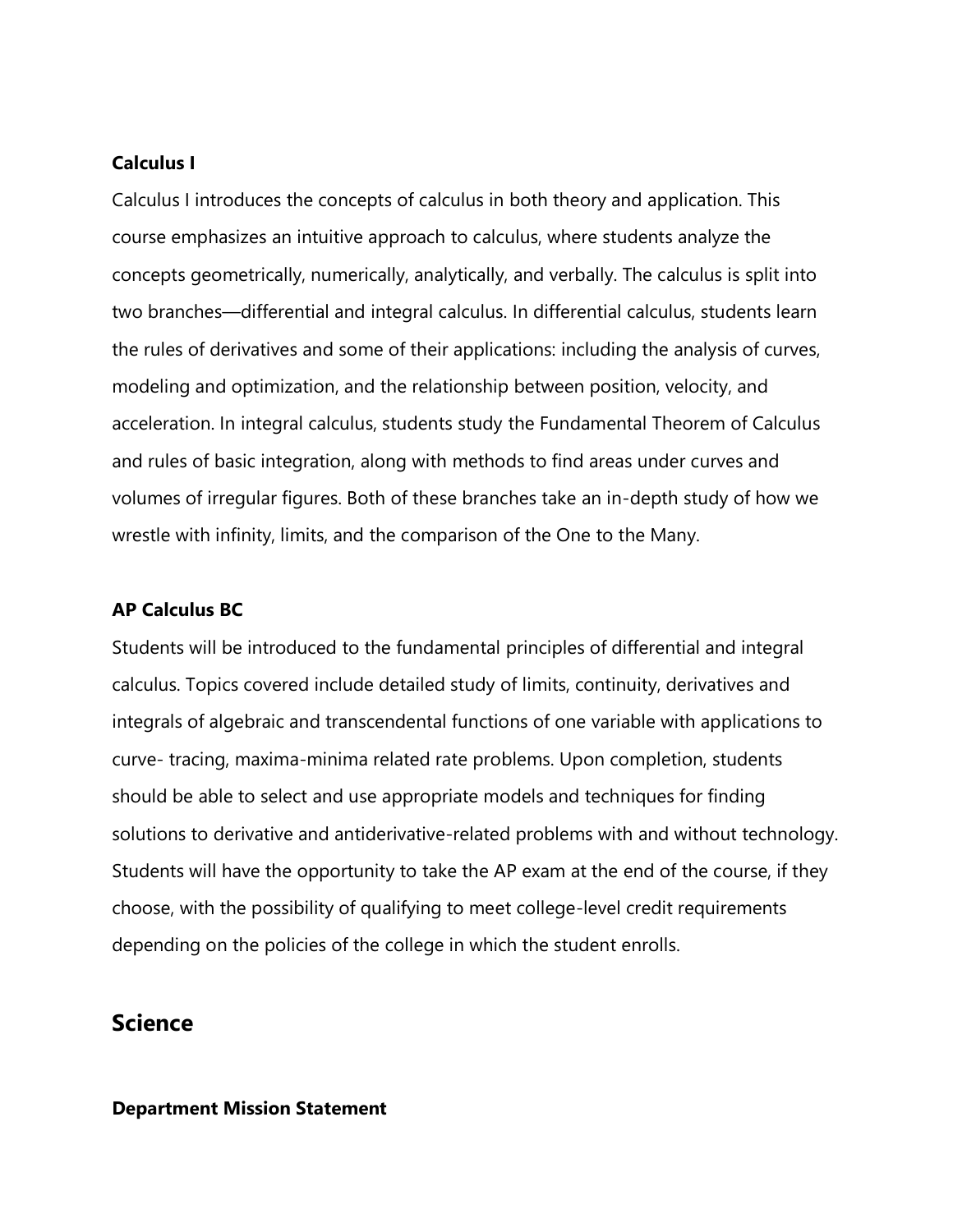"To conceive, understand and grasp the whole symmetry of the scientific edifice...is equivalent to tasting that enjoyment only conveyed by the highest forms of beauty and truth." This quote from Dmitri Mendeleev, who was the initial architect of the periodic table, conveys the essence of what we aim to accomplish in our science classrooms at ACA. Our ultimate goal is to build students' knowledge about how and why the natural world works, so that they may come to appreciate and love the inherent beauty and truth of our universe. Students learn through a combination of traditional lecture about and hands-on exploration of enduring scientific laws, principles, and phenomena. Historical reflection about important scientists allows students to make connections between the successes and failures of humans and their determined pursuit of natural truths. Through their studies, our students also grow to appreciate the uniqueness and fragility of our planet, which cultivates a sense of global stewardship. Science can orient us in the world, and help explain how we fit into its grand story. We endeavor to graduate discerning citizen scientists who understand and appreciate the truth and beauty of the natural world.

## **Biology I**

Biology I expands on the life science concepts acquired in earlier courses. Students will explore a diversity of topics, including the inner workings of the cell and DNA, and the interactions of ecosystems to gain a deeper understanding of how life systems operate. This course aims to open students' eyes to the world growing in and around them; to help them understand what makes life work, and how they fit into it.

**Course Texts:** Various Authors' *Campbell Essential Biology with Physiology*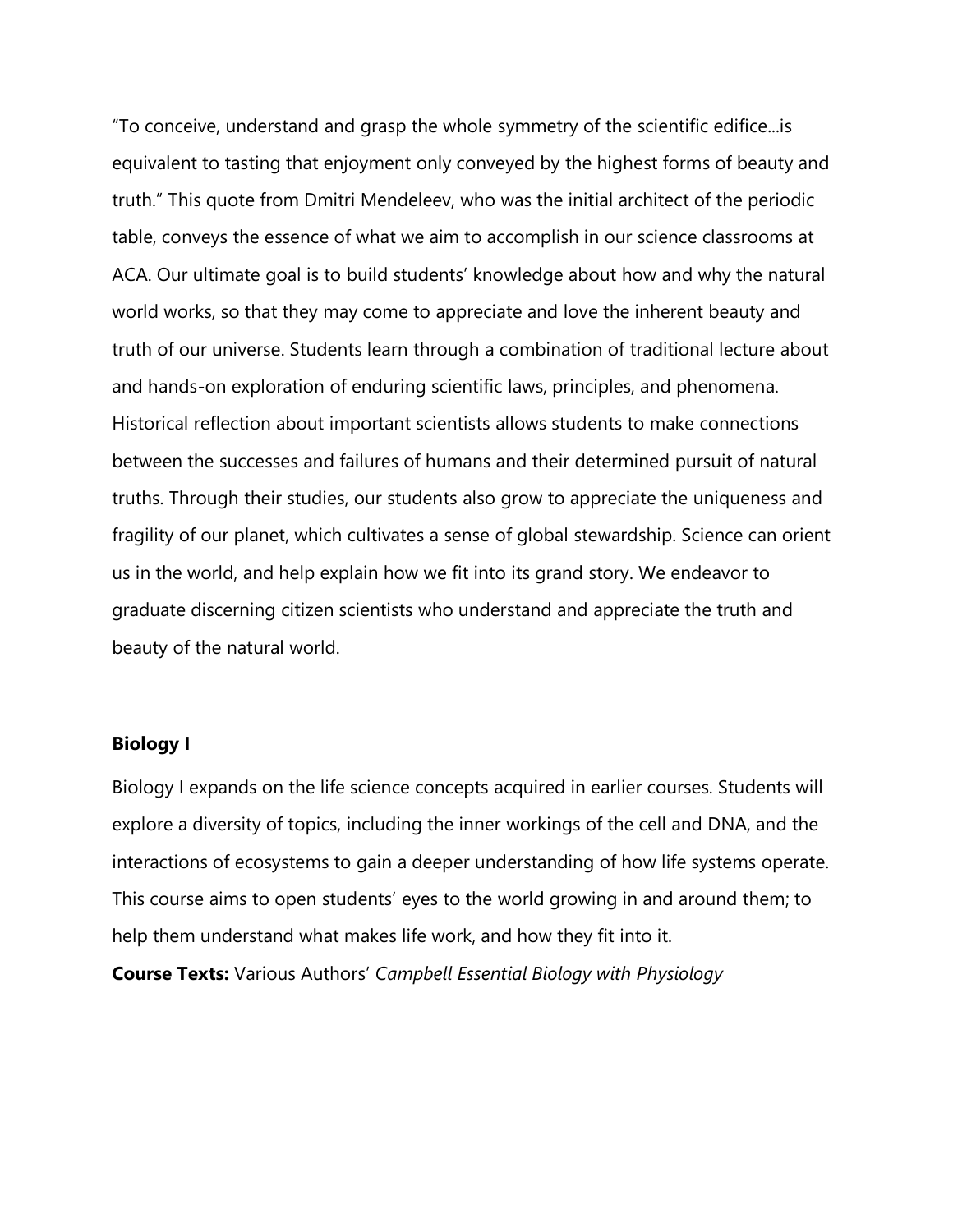#### **AP Biology**

The Advanced Placement (AP) Biology course builds on the concepts acquired in Biology I and is a rigorous, year-long course that simulates a college-level introductory biology course. Students will expand upon the knowledge acquired in Biology I and develop an understanding of the principal concepts in biology in addition to experiencing science as a process of problem solving and discovery. Lab work emphasizes development and testing of a hypothesis, collection, analysis and presentation of data, and discussion of results to discover unanswered questions about the particular topics addressed. **Course Texts:** Various Authors' *Campbell Biology*, AP Edition, Fred W. Holtzclaw and Theresa Knapp Holtzclaw's *Campbell Biology Active Reading Guide*, AP Edition

#### **Chemistry I**

Chemistry I provides students with a fundamental understanding of matter and change, scientific measurements and procedures, atomic structure, bonding, chemical formulas, chemical reactions and equations, stoichiometry, states of matter, kinetic theory of matter, gas laws, solution chemistry, acid-base theories and reaction energy. Each major unit includes a historical perspective, focusing on the questions posed, analyzed and answered by the founders of modern chemistry. Students will do a number of laboratory experiments and investigations.

**Course Texts:** Mickey Sarquis and Jerry L. Sarquis*' Modern Chemistry*

## **AP Chemistry**

AP Chemistry is designed to be comparable to a college-level general chemistry course, and thus explores in much greater depth the concepts students previously learned in Chemistry I, as well as new material. Major topics covered will include the structure of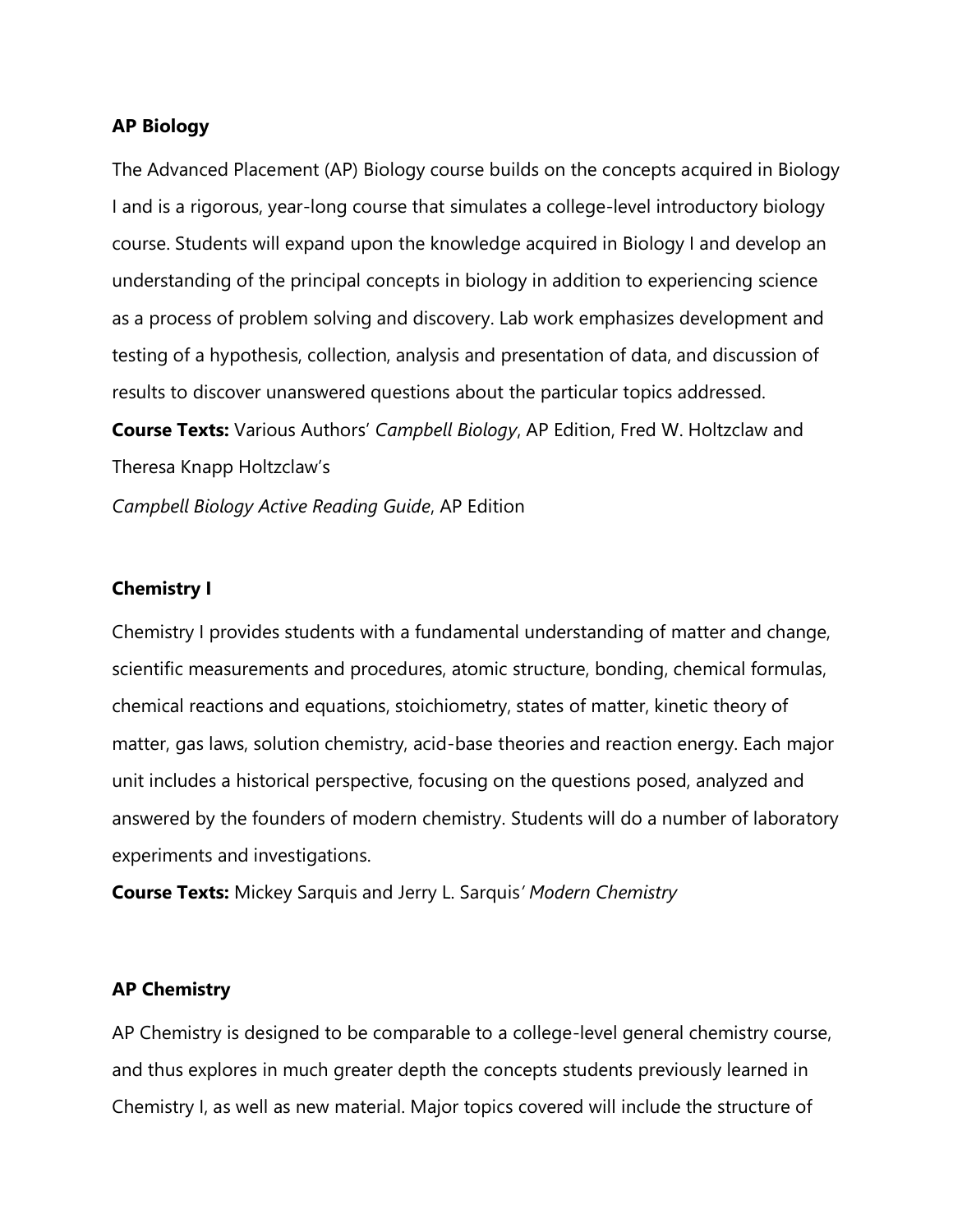matter, states of matter, chemical reactions, kinetics, thermochemistry, equilibrium, acid-base, and electrochemistry. Students will learn numerous chemical calculation skills in the study of the content, and in the analysis of lab data. The course is challenging in both academic content, mathematical calculations, and laboratory procedures.

**Course Texts:** Steven S. Zumdahl, Susan A. Zumdahl, and Donald J. DeCoste's *AP Chemistry*

#### **Physics I**

This course is designed to further the understanding of the physical sciences that began in the lower school and provide students with the necessary skills to be proficient in physics. The study of physics stresses an in-depth understanding of the nature and structure of matter and the characteristics of energy. This course is designed to provide students with hands-on, real-world connections that will deepen their appreciation of mathematics as the language in which nature is written in. Areas of concentration include classical mechanics, gravitation, thermodynamics, and sound waves. Electromagnetism, optics, quantum mechanics, and relativity will also be considered.

**Course Texts:** Raymond A. Serway and Jerry S. Faughn's *Physics*

#### **AP Physics**

AP Physics 1 is an algebra-based, college-level physics course designed to build upon and deepen the students' understanding of the foundational laws of physics. We study 'the nature of things,' acknowledging that reality exists outside of ourselves; it is a sign of virtue to recognize and appreciate a thing according to *its* nature rather than simply for our perception of it. We will focus on the following five Big Ideas: (1) Objects and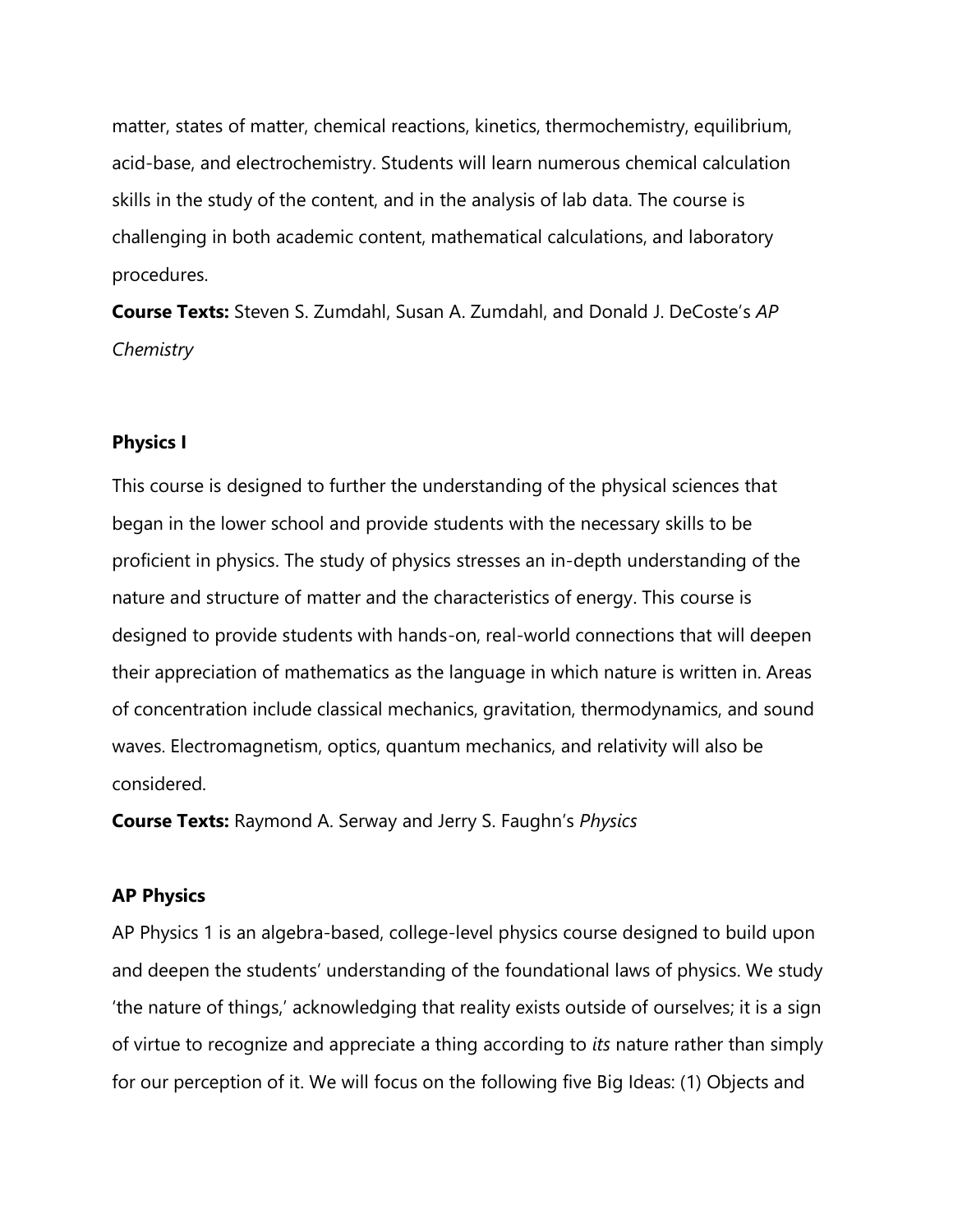systems have certain properties such as mass and length. (2) Fields existing in space can be used to explain interactions. (3) The interactions of an object with other objects can be described by forces. (4) Interactions between systems can result in changes in those systems. (5) Changes that occur as a result of interactions are constrained by conservation laws.

**Course Texts:** College Physics, AP Edition (Serway)

## **Physiology**

This is a year-long course which will focus upon the structures and functions of the human body. The organization of the human body, the support and movement of the human body, regulation and maintenance of the human body, and the control systems of the human body will be explored. This is a lab-orientated course that will use dissection, physiology experiments, case studies, and lectures to learn the structure and function of the human body.

# **Computer Science IA**

The English word *computer* comes from the Latin *computare*, which means to calculate or to add together, but computers today are more than just giant calculators. This course explores the foundations of modern computing, covering a broad range of topics including how information is stored (data representation), how we put computers to work (algorithms), how we tell computers what to do (programming), and how we keep information secure (encryption). Computer Science IA is a prerequisite for Computer Science IB and AP Computer Science.